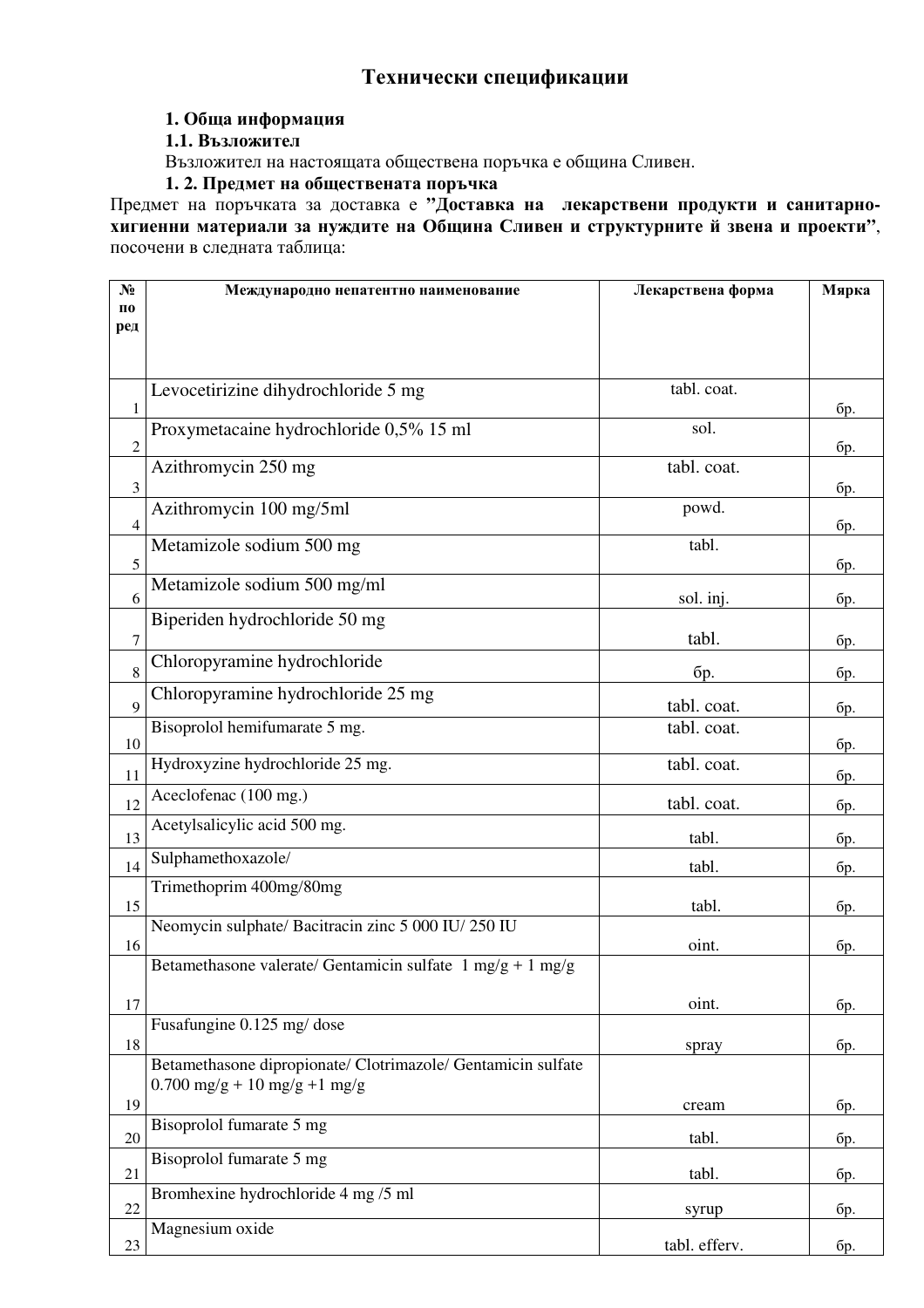|    | Glaucine hydrobromide/ ephedrine hydrochloride 5.75 mg/ 4.6                               |                              |     |
|----|-------------------------------------------------------------------------------------------|------------------------------|-----|
| 24 | $mg/5$ ml                                                                                 | syrup                        | бр. |
| 25 | Hyoscine butylbromide 10 mg                                                               | tabl. coat.                  | бр. |
| 26 | Hyoscine butylbromide 20 mg/ml                                                            | sol. inj.                    | бр. |
| 27 | Valerianae radix extractum siccum 30 mg                                                   | tabl. coat.                  | бр. |
| 28 | Menthyl valerate 0.06 g                                                                   | tabl. subling.               | бр. |
| 29 | Salbutamol 2 mg/ 5 ml                                                                     | syrup                        | бр. |
| 30 | Cholecalciferol 0.7 mg/ ml, еквивалентен на 20 000 IU<br>витамин D3                       | sol.                         | бр. |
| 31 | Phenylephrine/Dimetindene maleate 0.25%/0.025%/ ml                                        | sol. nasal drops             | бр. |
| 32 | Valsartan 160 mg                                                                          | tabl. coat.                  | бр. |
| 33 | Verapamil hydrochloride                                                                   | sol. inj.                    | бр. |
| 34 | Verapamil hydrochloride 240 mg                                                            | tabl. prolonged-release      | бр. |
| 35 | Verapamil hydrochloride 80 mg                                                             | tabl. coat.                  | бр. |
| 36 | Naproxen/Esomeprazole 500 mg/ 20 mg                                                       | tabl. modified-release       | бр. |
| 37 | Bismuth Tribromophenate, Juniper Tar                                                      | ungv.                        | бр. |
| 38 | Ascorbic acid 100 mg/ml                                                                   | sol. inj.                    | бр. |
|    | Thiamine nitrate/ Riboflavin/ Pyridoxine hydrochloride/                                   |                              |     |
| 39 | Nicotinamide 5 mg/ 1 mg/ 4 mg/ 50 mg                                                      | tabl. coat.                  | бр. |
| 40 | Cyanocobalamin 1000 μg/ ml                                                                | sol. inj.                    | бр. |
| 41 | Ascorbic acid 100 mg                                                                      | tabl.                        | бр. |
| 42 | Glucose monohydrate/ Sodium Chloride 5%/0.9%                                              | sol. inf.                    | бр. |
|    | Myrtol 300 mg (включващ минимум 75 mg limonene, 75 mg                                     |                              |     |
| 43 | cineole, 20 mg $\alpha$ -pinene)<br>Diazepam 10 mg                                        | caps. gastro-resistant, soft | бр. |
| 44 |                                                                                           | tabl.                        | бр. |
| 45 | Diazepam 5 mg                                                                             | tabl.                        | бр. |
| 46 | Metoclopramide hydrochloride monohydrate 5 mg/ml                                          | sol. inj.                    | бр. |
| 47 | Metoclopramide hydrochloride monohydrate 10mg                                             | tabl.                        | бр. |
| 48 | Flupentixol/Melitracen 0.7 mg/10 mg                                                       | tabl. coat.                  | бр. |
| 49 | Miconazole 20 mg/g                                                                        | oral gel                     | бр. |
| 50 | Sodium valproate 500 mg                                                                   | tabl. gastro-resistant       | бр. |
| 51 | Sodium valproate 200 mg                                                                   | tabl. gastro-resistant       | бр. |
| 52 | Sodium valproate/ Valproic acid 199.8 mg/ 87 mg, отговарящи<br>на 300 mg sodium valproate | tabl. prolonged-release      | бр. |
| 53 | Miconazole nitrate/ Hydrocortisone 20 mg/g/ 10 mg/g                                       | cream                        | бр. |
|    | Sodium valproate/ Valproic acid 333 mg/ 145 mg, отговарящи                                |                              |     |
| 54 | на 500 mg sodium valproate                                                                | tabl. prolonged-release      | бр. |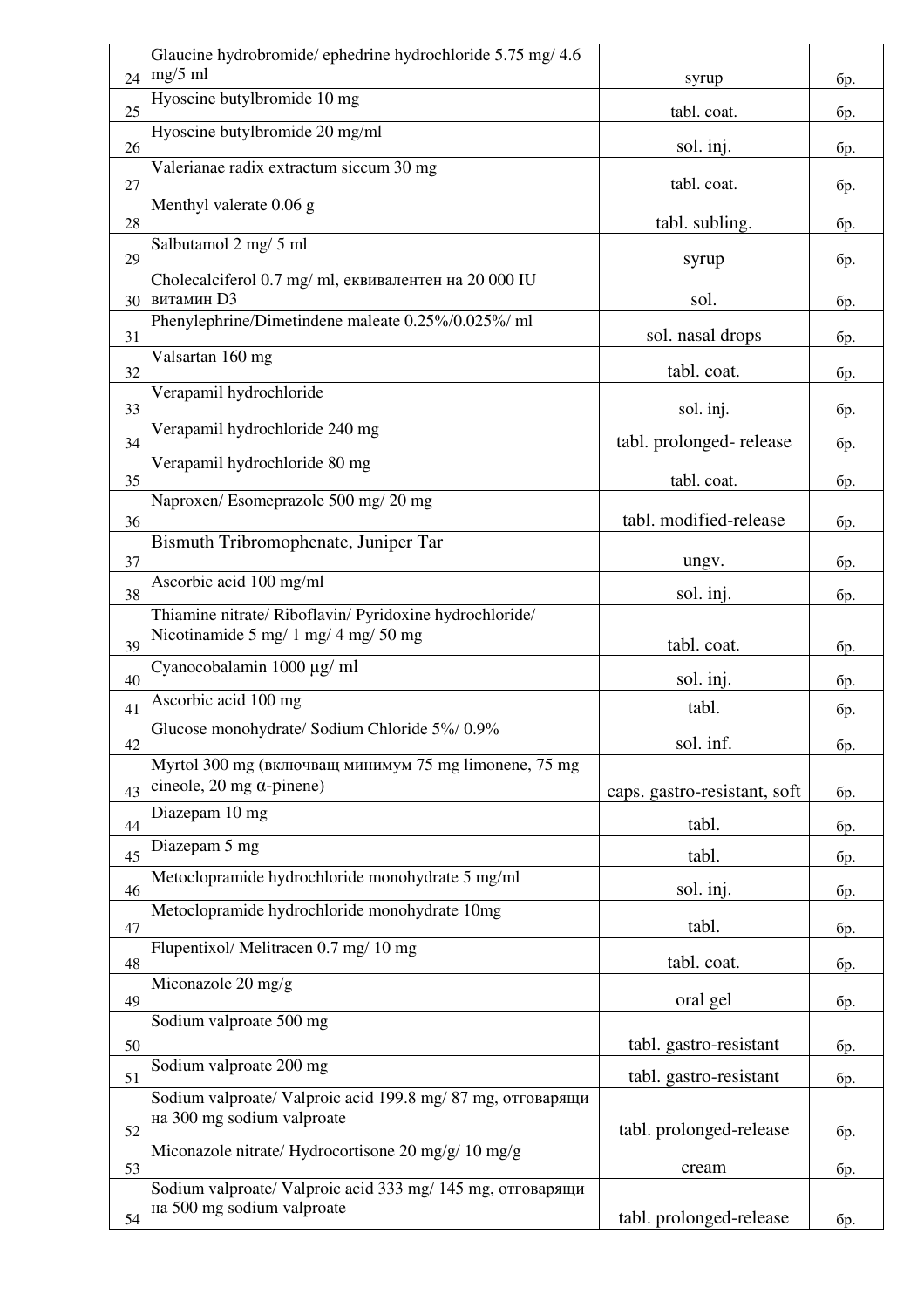|    | Valproic acid 50 mg/ml, отговарящо на 5,764 g/ 100 ml (57,64      |                         |            |
|----|-------------------------------------------------------------------|-------------------------|------------|
| 55 | mg/ml) sodium valproate                                           | syrup                   | <b>бр.</b> |
| 56 | Diosmin/Flavonoids expressed as hesperidine 450 mg/ 50 mg         | tabl. coat.             | бр.        |
| 57 | Hydrochlorothiazide 25 mg                                         | tabl.                   | бр.        |
| 58 | Dexketoprofen 25 mg                                               | tabl. coat.             | бр.        |
| 59 | Retinol palmitate/ Ergocalciferol 350 IU/400 IU/g                 | oint.                   | бр.        |
|    | Hydrochlorothiazide 25 mg                                         | tabl.                   |            |
| 60 | Dimenhydrinate 50 mg                                              |                         | бр.        |
| 61 | Etamsylate 250 mg                                                 | tabl.                   | бр.        |
| 62 | Doxycyline 100 mg                                                 | sol. inj.               | бр.        |
| 63 | Tetracaine 5mg/ml                                                 | caps.                   | бр.        |
| 64 | Naftidrofuryl hydrogen oxalate 50 mg                              | sol. eye drops          | бр.        |
| 65 | Lactulose $67 g/ 100 ml$                                          | tabl. coat.             | бр.        |
| 66 |                                                                   | sol. oral               | бр.        |
| 67 | Simeticone 40 mg                                                  | caps.                   | бр.        |
| 68 | Simeticone 100 mg/ml                                              | sol.                    | бр.        |
| 69 | Dequalinium chloride/ Ascorbic acid 0.25 mg/ 30 mg                | tabl.                   | бр.        |
| 70 | Zopiclone 7,5 mg                                                  | tabl. coat.             | бр.        |
| 71 | Naftifine hydrochloride/ Propylene glycol 10 mg/ml/ 50 mg/ml      | sol.                    | бр.        |
| 72 | Paracetamol 500 mg                                                | tabl. efferv.           | бр.        |
| 73 | Desloratadine 5 mg                                                | tabl. coat.             | бр.        |
| 74 | Levothyroxine sodium x H2O 50 µg                                  | tabl.                   |            |
|    | Nimesulide 100 mg                                                 | tabl.                   | бр.        |
| 75 | Thiamine/Niacin/Ascorbic acid/ Potassium/ Phosphorus/             |                         | бр.        |
|    | Magnesium/ Zinc 0,02 - 0,08 mg/ 0,02 - 0,04 mg NE/ 6 mg/ 12       |                         |            |
| 76 | $-14$ mg/ 3 mg/ 0,04 mg/ 0,01 - 0,02 mg                           | tabl.                   | бр.        |
| 77 | Cefuroxime 250 mg                                                 | tabl. coat.             | бр.        |
|    | Loperamide hydrochloride 2 mg                                     |                         |            |
| 78 | Irbesartan 150 mg                                                 | caps. hard              | бр.        |
| 79 |                                                                   | tabl.                   | бр.        |
| 80 | Saccharin sodium                                                  | tabl.                   | бр.        |
| 81 | Indapamide 1,5 mg                                                 | tabl. prolonged-release | бр.        |
| 82 | Zopiclone 7,5 mg                                                  | tabl. coat.             |            |
| 83 | Indapamide 1,5 mg                                                 | tabl. prolonged-release | бр.<br>бр. |
|    | Ibuprofen 200 mg                                                  | tabl. efferv.           |            |
| 84 | Echinacea purpurea/ Rosa canina/ Urticae folia/ Basilici herba/   |                         | бр.        |
|    | Plantaginis folia/ Calendulae flores/ Juglandis folia/ L-ascorbic |                         |            |
| 85 | acid<br>Isosorbide dinitrate 1,25 mg/dose                         | caps.                   | бр.        |
| 86 |                                                                   | spray oromucosal        | бр.        |
| 87 | Povidone – iodine $100 \text{ mg/g}$                              | oint.                   | бр.        |
| 88 | Povidone – iodine $10\%$                                          | sol.                    | бр.        |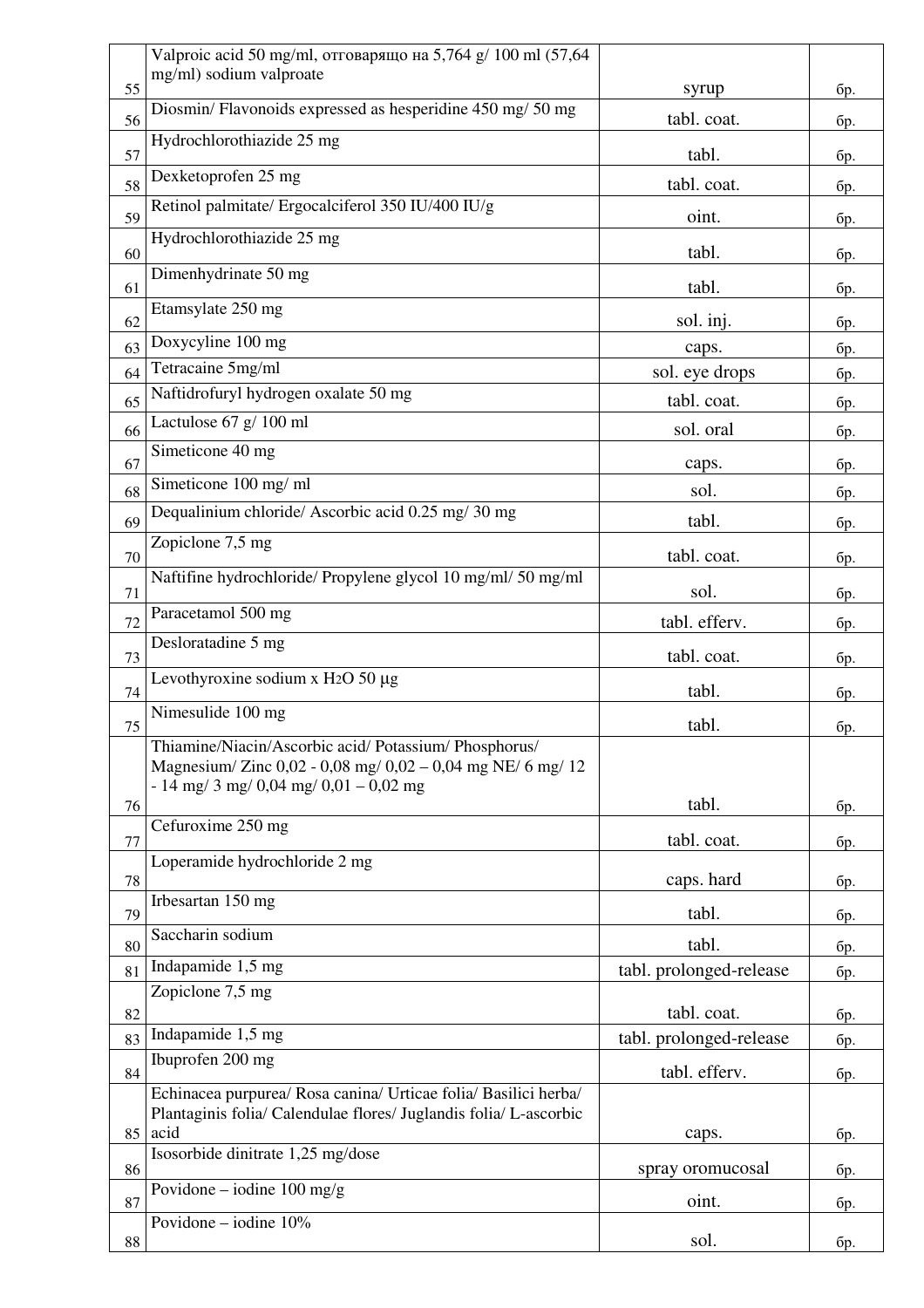| 89  | Diphenylhydramine hydrochloride 50 mg                                                                                                            | tabl. coat.             | бр. |
|-----|--------------------------------------------------------------------------------------------------------------------------------------------------|-------------------------|-----|
| 90  | Carbamazepine 200 mg                                                                                                                             | tabl.                   | бр. |
| 91  | Clindamycin 600 mg                                                                                                                               | tabl. coat.             | бр. |
| 92  | Clotrimazole $10 \text{ mg/g}$                                                                                                                   | cream                   | бр. |
| 93  | Pantoprazole 40 mg                                                                                                                               | tabl. gastro-resistant  | бр. |
| 94  | Zuclopenthixol decanoate 200 mg/ml                                                                                                               | sol. inj.               | бр. |
| 95  | Sodium valproate 300 mg                                                                                                                          | tabl. prolonged-release | бр. |
| 96  | Valproic acid 500 mg                                                                                                                             | caps.gastro-resistant   | бр. |
| 97  | Sodium valproate 500 mg                                                                                                                          | tabl. prolonged-release | бр. |
| 98  | Losartan potassium/Hydrochlorothiazide 50 mg/ 12,5 mg                                                                                            | tabl. coat.             | бр. |
| 99  | Valsartan/Hydrochlorothiazide 160 mg/25 mg                                                                                                       | tabl. coat.             | бр. |
| 100 | Nifedipine 20 mg                                                                                                                                 | tabl. prolonged-release | бр. |
| 101 | Xylometazoline hydrochloride 1 mg/g                                                                                                              | sol. nasal drops        | бр. |
| 102 | Xylometazoline hydrochloride 0.7 mg/g                                                                                                            | sol nasal drops         | бр. |
| 103 | Xylometazoline hydrochloride 55 mg/100 ml                                                                                                        | sol. nasal spray        | бр. |
| 104 | Valproic acid 300 mg                                                                                                                             | caps. soft              | бр. |
| 105 | Enoxaparin sodium 100 mg/ml                                                                                                                      | sol. inj.               | бр. |
| 106 | Clobetasol propionate 0,5 mg/g                                                                                                                   | cream                   | бр. |
| 107 | Loperamide hydrochloride 2 mg                                                                                                                    | caps. hard              | бр. |
| 108 | Heparin sodium 1000 IU /g                                                                                                                        | gel                     | бр. |
| 109 | Piracetam 1200 mg                                                                                                                                | tabl. coat.             | бр. |
| 110 | Bromazepam 3 mg                                                                                                                                  | tabl.                   | бp. |
| 111 | Clozapine 100 mg                                                                                                                                 | tabl.                   | бр. |
| 112 | Terbinafine base 8,8 mg                                                                                                                          | cream                   | бр. |
| 113 | Loratadine 10 mg                                                                                                                                 | tabl.                   | бр. |
|     | Diosmin/Flavonoids expressed as hesperidine, diosmetin,<br>linarin/collagen type 2 hydrolyzed/elastin 450 mg/ 50 mg/ 100<br>$114 \mid mg/ 50 mg$ | tabl.                   | бр. |
| 115 | Magnesii sulfas heptahydicus 30 g                                                                                                                | powd. for oral sol.     | бр. |
|     | Iron(III)-hydroxide polymaltose complex/ Folic acid 100 mg/<br>$116 0,35$ mg                                                                     | tabl.                   | бр. |
| 117 | Methylprednisolone $40$ mg + 1 ml setrilized water                                                                                               | $powd. + sol.$          | бр. |
| 118 | Methylprednisolone 4 mg                                                                                                                          | tabl.                   | бр. |
| 119 | Amoxicillin/ Clavulanic acid 125 mg/ 31,25 mg                                                                                                    | powd. for oral susp.    | бр. |
|     | Amoxicillin / Clavulanic acid 250 mg/ 62,5 mg                                                                                                    |                         |     |
| 120 | Biperiden hydrochloride 2 mg                                                                                                                     | powd. for oral susp.    | бр. |
| 121 | Tocopherol/Cholecalciferol/Tiamine/Pantenol                                                                                                      | tabl.                   | бр. |
| 122 | Metformin hydrochloride 500 mg                                                                                                                   | syrup                   | бр. |
| 123 | Ibuprofen 400 mg                                                                                                                                 | tabl. coat.             | бр. |
| 124 |                                                                                                                                                  | tabl. coat.             | бр. |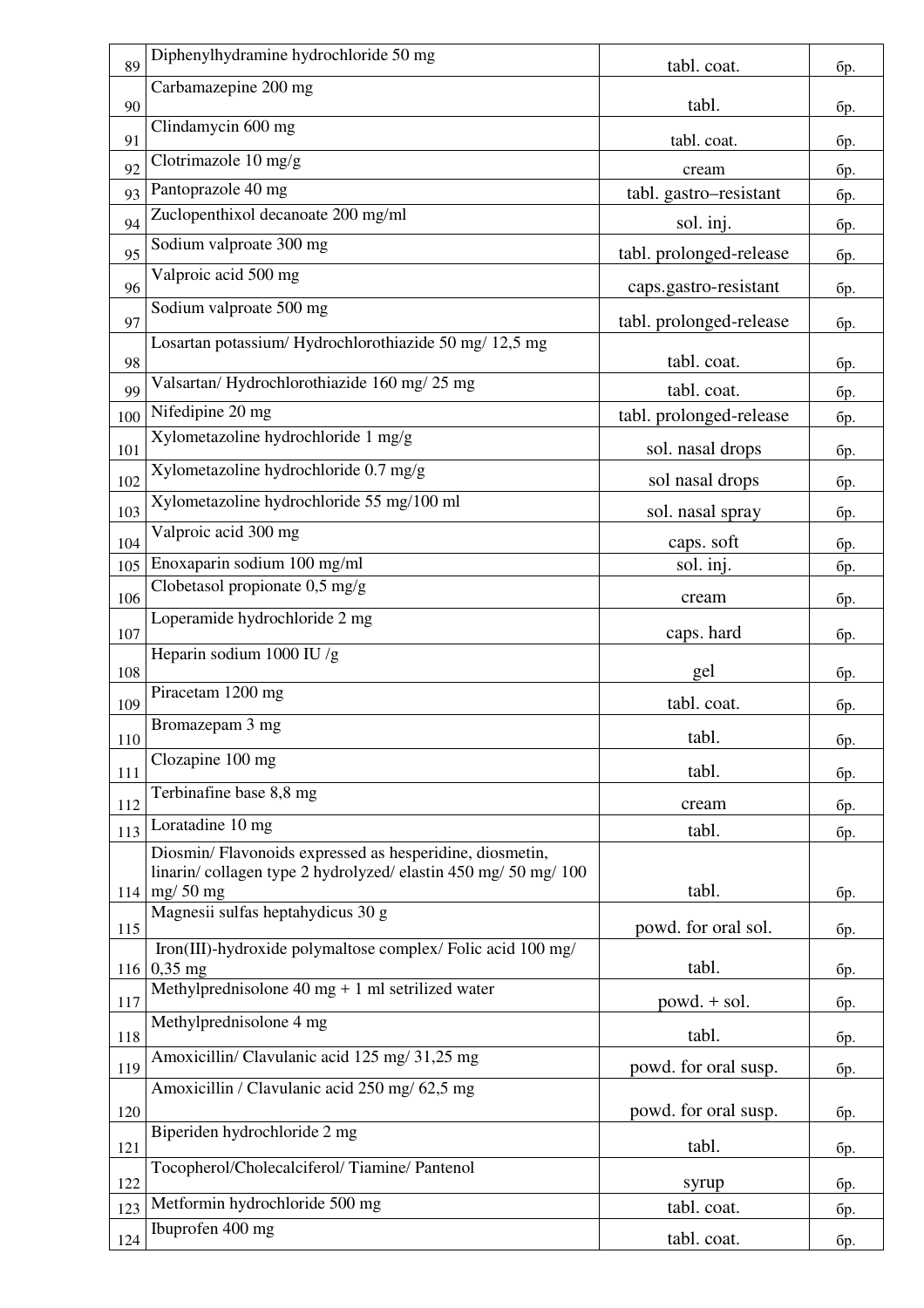| 125 | Indapamide 1,5 mg                                                            | tabl. prolonged-release     | бр. |
|-----|------------------------------------------------------------------------------|-----------------------------|-----|
| 126 | Tolperisone hydrochloride 150 mg                                             | tabl. coat.                 | бр. |
| 127 | Human insulin 100 IU/ml                                                      | susp. inj.                  | бр. |
|     | Desmopressin acetate 0,2 mg, отговарящ на 0,178 mg                           |                             |     |
| 128 | desmopressin<br>Fluphenazine decanoate 25 mg/ml                              | tabl.                       | бр. |
| 129 |                                                                              | sol. inj.                   | бр. |
| 130 | Sodium bromide 100 mg/ml                                                     | sol. inj.                   | бр. |
| 131 | Sodium chloride 9 mg/ml                                                      | sol. inj.                   | бр. |
|     | Rispiridone 2 mg                                                             |                             |     |
| 132 | Thiamine nitrate/ Poyridoxine hydrochloride/ Cyanocobalamin                  | tabl. coat.                 | бр. |
|     | $15 \text{ mg} / 10 \text{ mg} / 0.02 \text{ mg}$                            |                             |     |
| 133 | Hydroxyzine hydrochloride 25 mg                                              | tabl. coat.                 | бр. |
| 134 | Carbamazepine 300 mg                                                         | tabl. coat.                 | бр. |
| 135 |                                                                              | tabl. prolonged-release     | бр. |
| 136 | Glimepiride 2mg                                                              | tabl.                       | бр. |
| 137 | Nebivolol 5 mg                                                               | tabl.                       | бр. |
| 138 | Ramipril 5 mg                                                                | tabl.                       | бр. |
|     | Indapamide 2,5 mg                                                            |                             |     |
| 139 | Esomeprazole 20 mg                                                           | tabl. coat.                 | бр. |
| 140 |                                                                              | tabl. gastro-resistant      | бр. |
|     | Ketoconazole 200 mg                                                          |                             |     |
| 141 | Theophylline-ethylenediamine 100 mg                                          | tabl.                       | бр. |
| 142 |                                                                              | tabl. coat.                 | бр. |
| 143 | Folic acid 0,4 mg                                                            | tabl.                       | бр. |
| 144 | Pancreatine 125 mg                                                           | tabl. coat.                 | бр. |
|     | Iron(III)-hydroxide polymaltose complex 50 mg/ml                             |                             |     |
| 145 | Dexpanthenol/Xylometazoline hydrochloride 5%/1%                              | sol. oral drops             | бр. |
| 146 |                                                                              | spray                       | бр. |
| 147 | Magnesium sulphate 30 g                                                      | powd. for oral sol.         | бр. |
| 148 | Phenazone/ Lidocaine hydrochloride 4 g/ 1 g                                  | sol. ear drops              |     |
|     | Hydroxyzine hydrochloride 25 mg                                              |                             | бр. |
| 149 | Pantoprazole 40 mg                                                           | tabl. coat.                 | бр. |
| 150 |                                                                              | tabl.                       | бр. |
| 151 | Drotaverine hydrochloride 20 mg/ml                                           | sol. inj.                   | бр. |
|     | Oxytetracycline hydrochloride/ Hydrocortisone 9,30 mg/ 3,10                  |                             |     |
| 152 | mg                                                                           | susp.cutaneous spray        | бр. |
|     | Levofloxacin hemihydrate 5,12 mg/ml, еквивалент на 5 mg/ml<br>Levofloxacin   |                             |     |
| 153 |                                                                              | sol. eye drops              | бр. |
| 154 | Omeprazole 20 mg<br>Octenidine dihydrochloride/2-Phenoxyethanol 0,1g/2g      | caps. gastro-resistant hard | бр. |
| 155 |                                                                              | sol.                        | бр. |
|     | Carbaethopendecine bromide/ boric acid/ borax 0,2 mg/ 19 mg/<br>$156 0,5$ mg | sol. eye drops              | бр. |
|     |                                                                              |                             |     |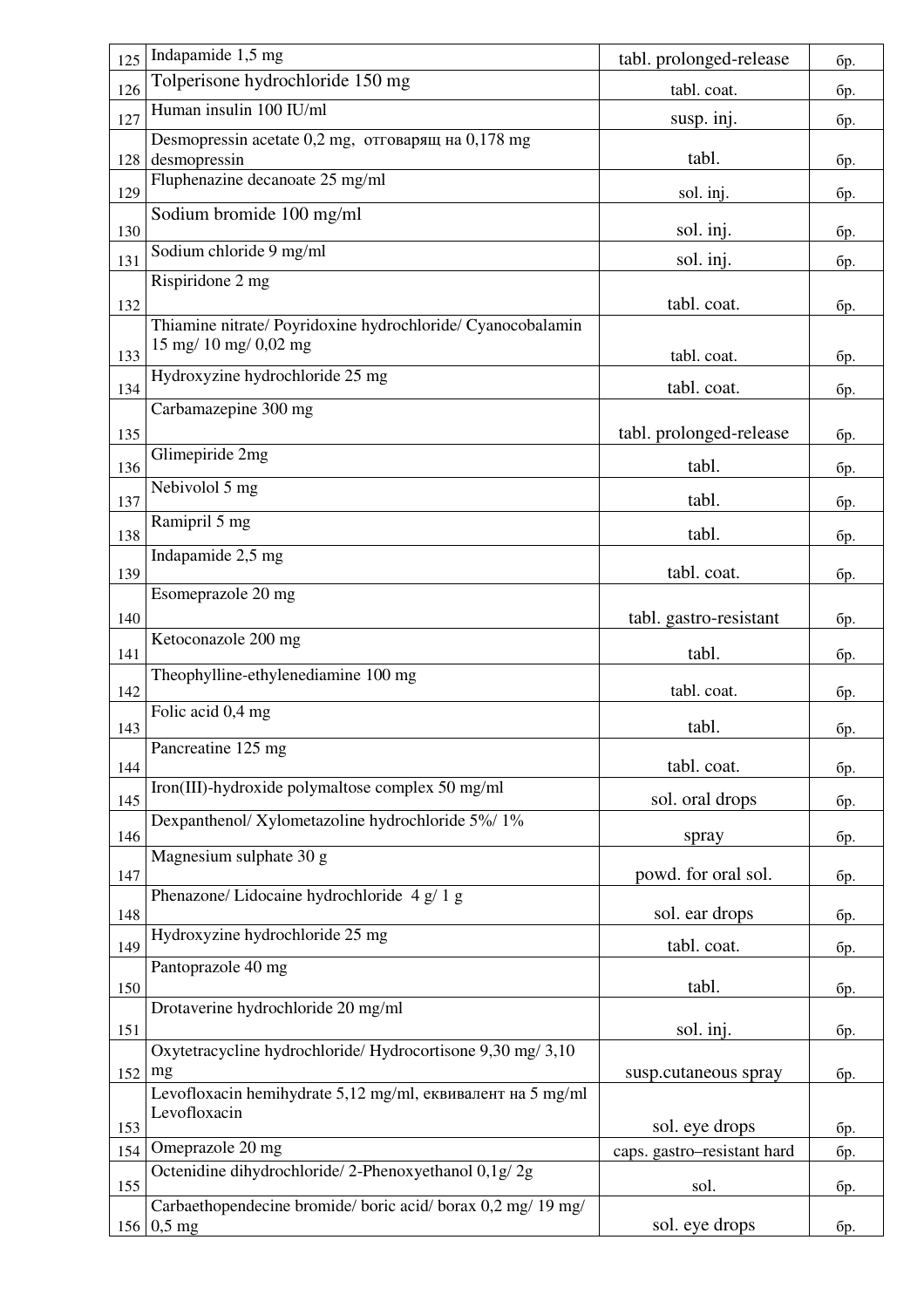| 157        | Olanzapine 10 mg                                                                                                                                                        | tabl. coat.                | бр.        |
|------------|-------------------------------------------------------------------------------------------------------------------------------------------------------------------------|----------------------------|------------|
| 158        | Amoxicillin 1000 mg                                                                                                                                                     | tabl. coat.                | бр.        |
| 159        | Amoxicillin 500 mg                                                                                                                                                      | tabl. coat.                | бр.        |
| 160        | Cefalexin 1000 mg                                                                                                                                                       | tabl. coat.                | бр.        |
|            | Phenoxymethylpenicillin potassium 1 500 000 IU                                                                                                                          |                            |            |
| 161        | Levofloxcin 5 mg/ml                                                                                                                                                     | tabl. coat.                | бр.        |
| 162        |                                                                                                                                                                         | sol.eye drops              | бр.        |
|            | Papaverine hydrochloride 20 mg/ml                                                                                                                                       |                            |            |
| 163        | Tribenoside/ Lidocaine hydrochloride 5%/ 2,12%                                                                                                                          | sol. inj.                  | бр.        |
| 164        |                                                                                                                                                                         | cream                      | бр.        |
| 165        | Diphenhydramine hydrochloride 1 g / 100 g                                                                                                                               | gel                        | бр.        |
| 166        | Dexpanthenol 4,63%                                                                                                                                                      | foam                       | бр.        |
| 167        | Paracetamol 120 mg /5 ml                                                                                                                                                | susp.                      | бр.        |
|            | Urea/ Sodium chloride/ esters and salts of $\alpha$ -hydroxy acid 10%/                                                                                                  |                            |            |
| 168        | 5%/6%                                                                                                                                                                   | emul.                      | 6p.        |
| 169        | Econazole nitrate 10 mg/g                                                                                                                                               | cream                      | бр.        |
|            | Nystatin/ Neomycin sulphate/ Polymyxin B sulphate 100 000                                                                                                               |                            |            |
| 170        | UI/35 000 UI/35 000 UI                                                                                                                                                  | caps. vaginal, soft        | бр.        |
| 171        | Paracetamol 500 mg                                                                                                                                                      | tabl.                      | бр.        |
| 172        | Pentoxifylline 400 mg                                                                                                                                                   | tabl. prolonged-release    | бр.        |
| 173        | Piracetam 400 mg                                                                                                                                                        | tabl. coat.                | <b>бр.</b> |
| 174        | Piracetam 800 mg                                                                                                                                                        | tabl. coat.                | бp.        |
|            | Camphor/ Lavandulae aetheroleum/ Anethole/ Menthae<br>piperitae aetheroleum/Eucalyptol/ Caryophylli floris<br>aetheroleum/ Cinnamomi cassiae aetheroleum 30 g/ 30 mg/ 9 |                            |            |
| 175        | mg/180 ml/40 mg/1 mg/5 mg/1 g                                                                                                                                           | gel                        | бр.        |
| 176        | Aescin/Diethylamine salicylate 1 $g/5 g/100 g$                                                                                                                          | gel                        | бр.        |
|            | Ethacridine lactate 0,10 g / 100 ml                                                                                                                                     |                            |            |
| 177        | Risperidone 2 mg                                                                                                                                                        | sol.                       | бр.        |
| 178<br>179 | Risperidone 1 mg                                                                                                                                                        | tabl. coat.<br>tabl. coat. | бр.        |
| 180        | Enalapril maleate 10 mg                                                                                                                                                 | tabl.                      | бр.<br>бр. |
| 181        | Losartan potassium 50 mg                                                                                                                                                | tabl. coat.                | бр.        |
| 182        | Valsartan 160 mg                                                                                                                                                        | caps. hard                 | бр.        |
|            | 2,4-Dichlorobenzyl alcohol/ Amylmetacresol/ Ascorbic acid 1,2<br>mg/ 0,6 mg/100 mg                                                                                      |                            |            |
| 183        | Diosmectite 3 g                                                                                                                                                         | lozenge                    | бр.        |
| 184        | Quetiapine 200 mg                                                                                                                                                       | powd.                      | бр.        |
| 185        |                                                                                                                                                                         | tabl. coat.                | бр.        |
| 186        | Quetiapine 100 mg                                                                                                                                                       | tabl. coat.                | бр.        |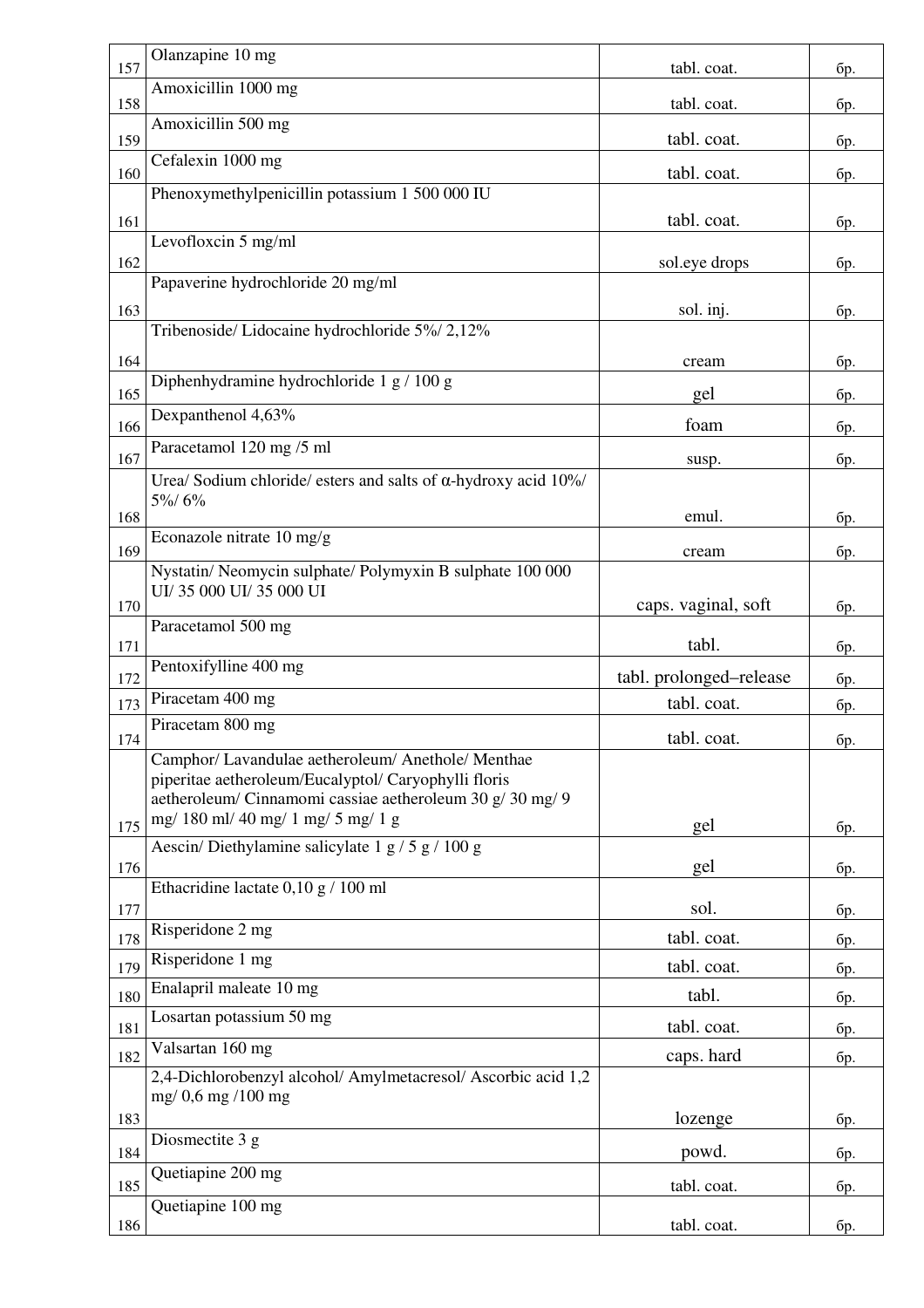| 187 | Nicergoline 10 mg                                                                              | tabl. coat.             | бр.        |
|-----|------------------------------------------------------------------------------------------------|-------------------------|------------|
|     | Methylprednisolone 40mg                                                                        | powd. and solvent for   |            |
| 188 |                                                                                                | sol.inj.                | бр.        |
| 189 | Salbutamol 100 µg/dose                                                                         | sol.inh.                | бр.        |
|     | Chloramphenicol/Dexamethasone 5 mg/ml/ 1 mg/ml                                                 |                         |            |
| 190 |                                                                                                | sol. eye drops          | бр.        |
|     | Metamizole sodium/ Pitofenone hydrochloride/ Fenpiverinium<br>bromide 500 mg/ $5$ mg/ $0,1$ mg |                         |            |
| 191 |                                                                                                | tabl.                   | бр.        |
|     | Metamizole sodium/ Pitofenone hydrochloride/ Fenpiverinium                                     |                         |            |
| 192 | bromide 500 mg/ $2$ mg/ $0,02$ mg/ml                                                           | sol.                    | бр.        |
|     | Metformin hydrochloride 500 mg                                                                 |                         |            |
| 193 |                                                                                                | tabl. coat.             | бр.        |
|     | Risperidone 1 mg                                                                               |                         |            |
| 194 |                                                                                                | tabl. coat.             | <b>бр.</b> |
| 195 | Indapamide 2,5 mg                                                                              | tabl.coat.              | бр.        |
|     | Fe(II) 100 mg, под формата на сулфат                                                           |                         |            |
| 196 | Ethanol 70 ml/100 ml                                                                           | tabl. prolonged-release | бр.        |
|     |                                                                                                |                         |            |
| 197 | Risperidone 2 mg                                                                               | sol.                    | бр.        |
|     |                                                                                                |                         |            |
| 198 | Spironolactone 50 mg                                                                           | tabl. coat.             | бр.        |
| 199 | Ethanol 85 ml/ 100 ml                                                                          | tabl. coat.             | бр.        |
| 200 |                                                                                                | sol.                    | бр.        |
| 201 | Sulfathiazole 5 g                                                                              | powd. cutaneous         | бр.        |
| 202 | Ampicillin 500 mg                                                                              | caps. hard              | <b>бр.</b> |
|     | Spicae aetheroleum 150 mg                                                                      |                         |            |
| 203 |                                                                                                | caps. gastro-resistant  | бр.        |
|     | Telmisartan 80 mg                                                                              |                         |            |
| 204 |                                                                                                | tabl.                   | бр.        |
| 205 | Indapamid 1,5 mg                                                                               | tabl. prolonged-release | бр.        |
| 206 | Boric acid/ Phenol/ Resorcinol 0,8 g/ 3,5 g/ 8 g/ 100 g                                        | sol. cutaneous          | бр.        |
| 207 | Tobramycin/ Dexamethasone 3 mg/ml /1 mg/ml                                                     | sol. eye drops          | бр.        |
|     | Oxcarbazepine 600 mg                                                                           | tabl. coat.             |            |
| 208 | Torameside 10 mg                                                                               |                         | бр.        |
| 209 | Troxerutin $20 \text{ mg/g}$                                                                   | tabl.                   | бр.        |
| 210 | Theophylline 300 mg                                                                            | gel                     | бр.        |
| 211 |                                                                                                | tabl. prolonged-release | бр.        |
| 212 | Carbamazepine 200 mg                                                                           | tabl.                   | бр.        |
|     | Tyrothricin/ Lidocaine hydrochloride/ Chlorhexidine                                            |                         |            |
| 213 | digluconate $0.5$ mg/ 1 mg/ 1 mg                                                               | lozenge                 | <b>бр.</b> |
| 214 | Metamizole sodium/Triacetonamine-4-toluensulfonate 500 mg/<br>$20 \text{ mg}$                  | tabl. coat.             | бр.        |
|     | Thymi zygis herba extractum fluidum/ Plantaginis lanceolatae                                   |                         |            |
|     |                                                                                                |                         |            |
|     | folium extractum fluidum 7,53 g/ 7,53 g/ 100 g                                                 |                         |            |
| 215 |                                                                                                | syrup                   | бр.        |
|     | Paracetamol / Chlorpheniramine maleate /<br>Pseudoephedrine hydrochloride 500 mg/ 4 mg/ 60 mg  | powd. for oral susp.    |            |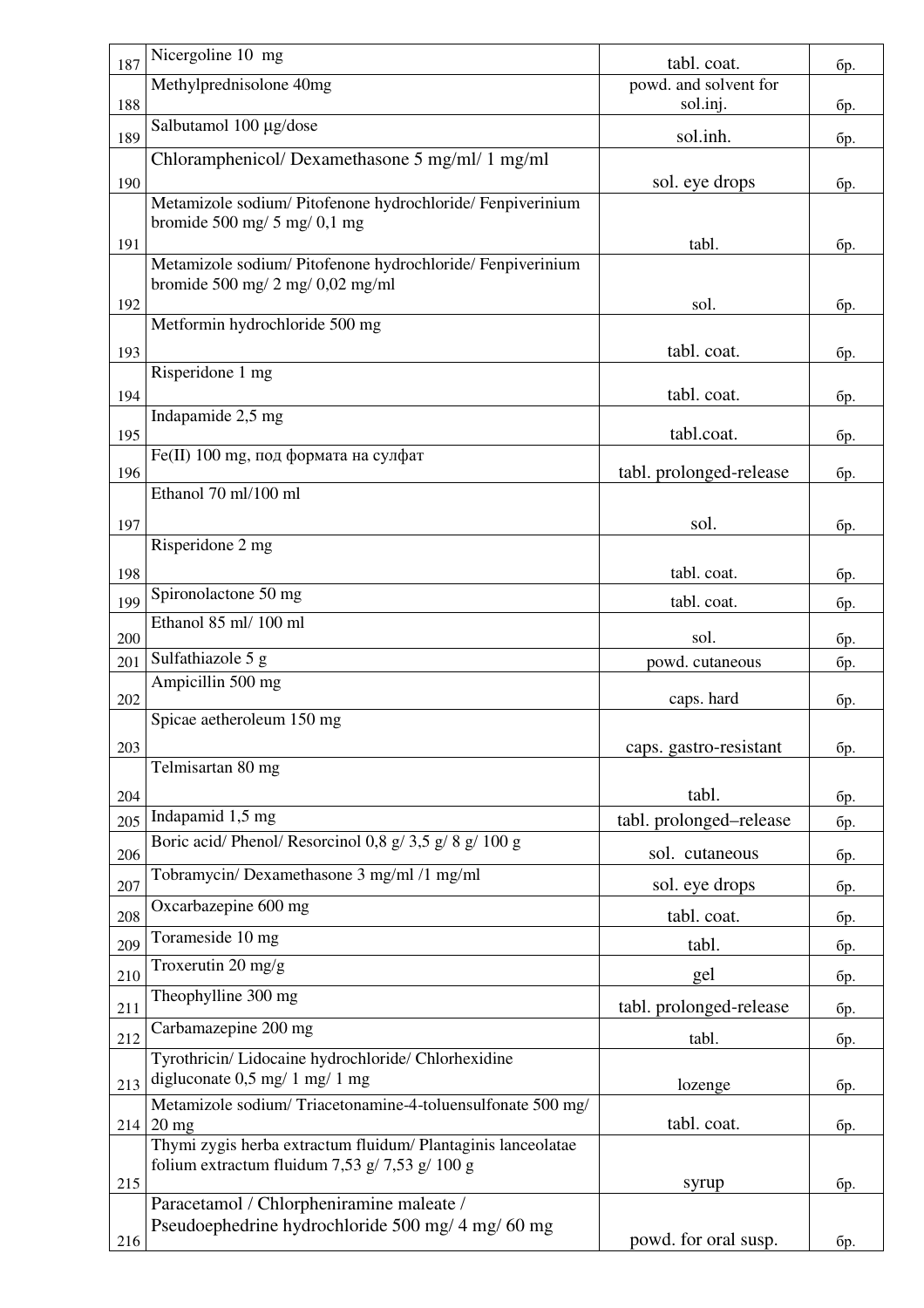|     | Paracetamol/ Chlorpheniramine maleate/ Pseudoephedrine                                                          |                        |            |
|-----|-----------------------------------------------------------------------------------------------------------------|------------------------|------------|
| 217 | hydrochloride 250 mg/ 2 mg/ 30 mg                                                                               | powd. for oral susp.   | бр.        |
| 218 | Dimetindene maleate 1 mg/g                                                                                      | gel                    | бр.        |
| 219 | Phenobarbital sodium 100 mg                                                                                     | sol. inj.              | бр.        |
| 220 | Flupenthixol decanoate 20 mg/ml                                                                                 | sol. inj.              | бр.        |
| 221 | Ambroxol hydrochloride 30 mg                                                                                    | tabl.                  | бр.        |
| 222 | Metamizole sodium 500 mg/ml                                                                                     | sol. oral drops        | бр.        |
| 223 | Scutellaria baicalensis Georgi estract                                                                          | tabl.                  | бр.        |
|     | Ferrous-(II) sulfate/ Folic acid/ Cyanocobalamin 100 mg/ 5 mg/<br>$224 10 \mu g$                                | caps. soft             | бр.        |
| 225 | Cefprozil 125 mg/ 5 ml                                                                                          | powd. for susp.        | бр.        |
| 226 | Cefprozil 250 mg/ 5 ml                                                                                          | powd. for susp.        | бр.        |
| 227 | Ciprofloxacin 250 mg                                                                                            | tabl.                  |            |
| 228 | Chloramphenicol 250 mg                                                                                          | caps.                  | бр.<br>бр. |
|     | Furosemide 10 mg/ml                                                                                             |                        |            |
| 229 |                                                                                                                 | sol.                   | бр.        |
|     | Didymocarpus pedicellata 65 mg/ Saxifraga liquidata 49 mg/<br>Rubia cordifolia 16 mg/ Cyperus scardiosus 16 mg/ |                        |            |
|     | Achyranthes aspera 16 mg/ Onosma bracteatum 16 mg/                                                              |                        |            |
|     | Vernonia cinerea 16 mg/ Shilajeet purified 13 mg/ Lime Silicate                                                 |                        |            |
| 230 | Calx $16$ mg.                                                                                                   | tabl.                  | бр.        |
| 231 | Ciprofloxacine 500 mg                                                                                           | tabl. coat.            | бр.        |
| 232 | Clonidne hydrochloride 150 µg/ml                                                                                | sol.inj.               | бр.        |
| 233 | Clonidne hydrochloride $150 \mu$ g                                                                              | tabl.                  | бр.        |
| 234 | Haloperidol 1,5 mg                                                                                              | tabl.                  | бр.        |
|     | Chlopromazine hydrochloride 25 mg/ml                                                                            |                        |            |
| 235 |                                                                                                                 | sol. inj.              | бр.        |
|     | Betulae folium extract - flavonoids/tricyclic terpenes/tannins                                                  |                        |            |
| 236 | 80 mg/ 20 mg/ 32 mg                                                                                             | tabl.                  | бр.        |
|     | Montelukast 4 mg                                                                                                |                        |            |
| 237 |                                                                                                                 | granules               | бр.        |
| 238 | Cefuroxime 500 mg                                                                                               | tabl.                  | бр.        |
| 239 | Indapamide 1,5 mg                                                                                               | tabl. coat.            | бр.        |
| 240 | Trimetazidine dihydrochloride 35 mg                                                                             | tabl. modified-release | бр.        |
| 241 | Bisoprolol fumarate 10 mg                                                                                       | tabl.                  | бр.        |
|     | Amlodipine/ atorvastatine 10 mg/ 10 mg                                                                          | tabl. coat.            |            |
| 242 | Enalapril maleate 5 mg                                                                                          |                        | бр.        |
| 243 | Phytomenadione 20 mg/ml                                                                                         | tabl.                  | бр.        |
| 244 |                                                                                                                 | emul. oral drops       | бр.        |
| 245 | Silymarin 90 mg                                                                                                 | caps. hard             | бр.        |
|     | Levothyroxine sodium 50 $\mu$ g                                                                                 |                        |            |
| 246 |                                                                                                                 | tabl.                  | бр.        |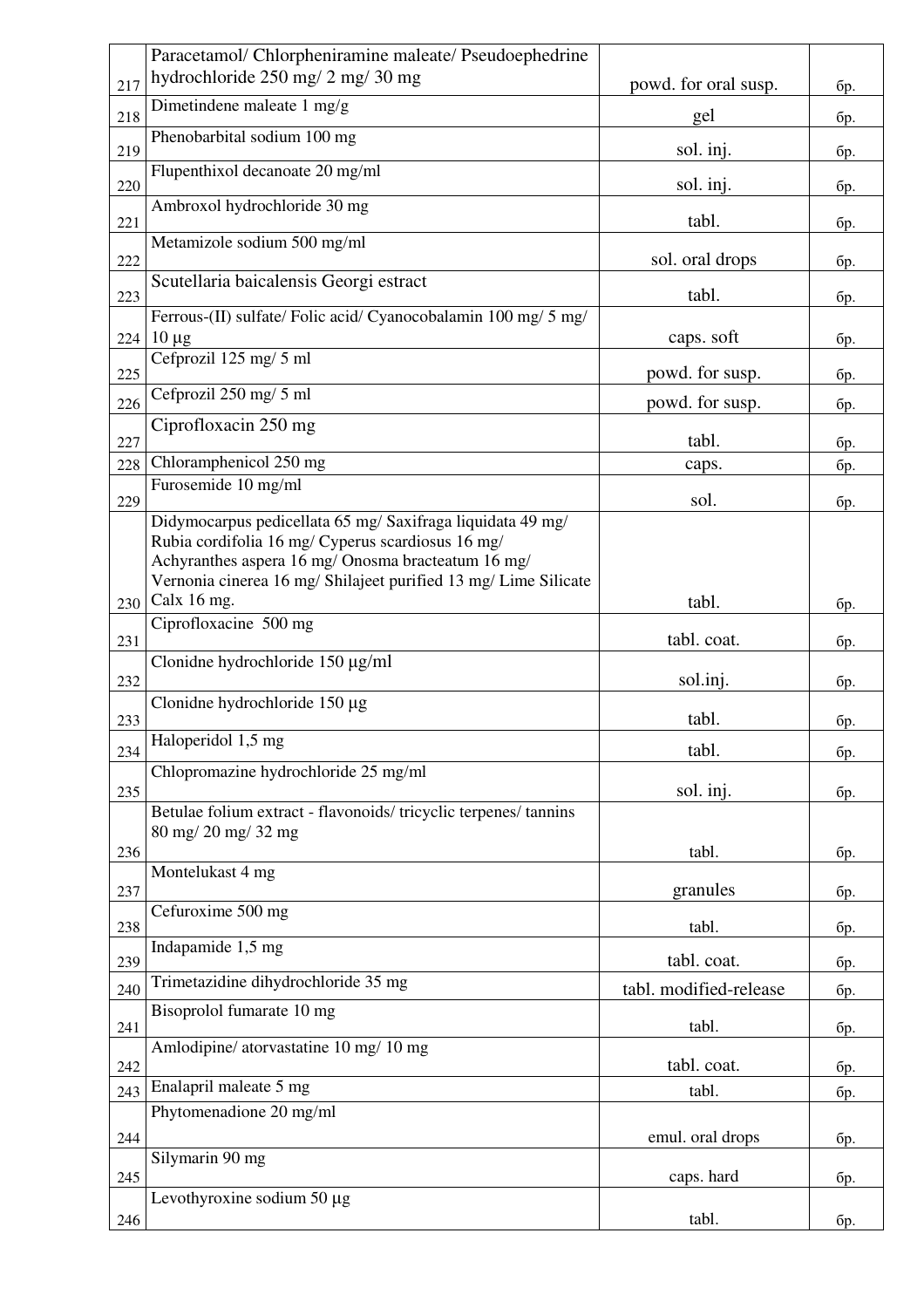| 247 | Mydrodine hydrochloride 2,5 mg                                                              | tabl.                        | бр.        |
|-----|---------------------------------------------------------------------------------------------|------------------------------|------------|
|     | Benzyl benzoate 25 g                                                                        |                              |            |
| 248 |                                                                                             | lot.                         | бр.        |
| 249 | Clarithromycin 250 mg                                                                       | tabl. coat.                  | бр.        |
| 250 | Plantaginis lanceolatae folium cum herba extractum fluidum<br>(1:1) 5 g                     | syrup                        | бр.        |
|     | 2,4-Dihydroxybenzyl alcohol/ Amylmetacresol/ Levomenthol                                    |                              |            |
| 251 | 1,20 mg/ 0,60 mg/ 5,90 mg                                                                   | lozenges                     | бр.        |
| 252 | Quetiapine 100 mg                                                                           | tabl. coat.                  | <b>бр.</b> |
|     | Лиофилизирани млечнокисели бактерии Lactobacillus и                                         |                              |            |
| 253 | Bifidobacterium                                                                             | caps. hard                   | бр.        |
|     | Cefuroxime 500 mg                                                                           |                              |            |
| 254 | Mydrodine hydrochloride 5 mg                                                                | tabl. coat.                  | бр.        |
| 255 |                                                                                             | tabl.                        | бр.        |
| 256 | Bisacodyl $5 \overline{mg}$<br>Centaurii herba/ Levistici radix/ Rosmarini folium 18 mg/ 18 | tabl. gastro-resistant       | бр.        |
| 257 | $mg/18$ mg                                                                                  | tabl. coat.                  | бр.        |
| 258 | Amlodipine 5 mg                                                                             | tabl.                        | бр.        |
| 259 | Amoxicillin/clavulanic acid 250 mg/ 62,5 mg                                                 |                              |            |
|     | Lyophilized Saccharomyces boulardii 250 mg                                                  | powd. for oral susp.         | <b>бр.</b> |
| 260 | Valsartan 160 mg                                                                            | powd. for oral susp.         | бр.        |
| 261 |                                                                                             | tabl.                        | бр.        |
| 262 | Phytomenadion 10 mg                                                                         | sol. inj.                    | бр.        |
| 263 | Lichni islandici extractum liquidum 80 mg                                                   | pastilles                    |            |
|     | Lorazepam 1 mg                                                                              |                              | бр.        |
| 264 |                                                                                             | tabl.                        | бр.        |
| 265 | Levocitirizine dihydrochloride 5 mg                                                         | tabl. coat.                  | бр.        |
| 266 | Desloratidine 0,5 mg/ml 120 ml                                                              | sol. oral                    | бр.        |
| 267 | Azithromycin 500 mg                                                                         | tabl. coat.                  | бр.        |
|     | Cefpodoxime 40 mg/ 5 ml                                                                     |                              |            |
| 268 | Esomeprazole 20 mg                                                                          | susp.                        | бр.        |
| 269 |                                                                                             | caps. gastro-resistant, hard | бр.        |
| 270 | Hydrocortisone butyrate 0,1 mg                                                              | cream                        | бр.        |
| 271 | Flumethazone pivalate/ Clioquinol 0,2 mg/ 30 mg/g                                           | oint.                        | бр.        |
| 272 | Metildigoxin0,1 mg                                                                          | tabl.                        | бр.        |
| 273 | Moxifloxacin 400 mg                                                                         | tabl. coat.                  | бр.        |
|     | Diphenhydramine hydrochloride / Ammonium chloride 9,96                                      |                              |            |
| 274 | mg/ 99,6 mg /5 ml                                                                           | syrup                        | бр.        |
| 275 | Colloidal silver 200 mg                                                                     | powd.                        | бр.        |
| 276 | Amoxicillin /clavulanic acid 600 mg/42,9 mg                                                 | powd. for oral susp.         |            |
|     |                                                                                             |                              | бр.        |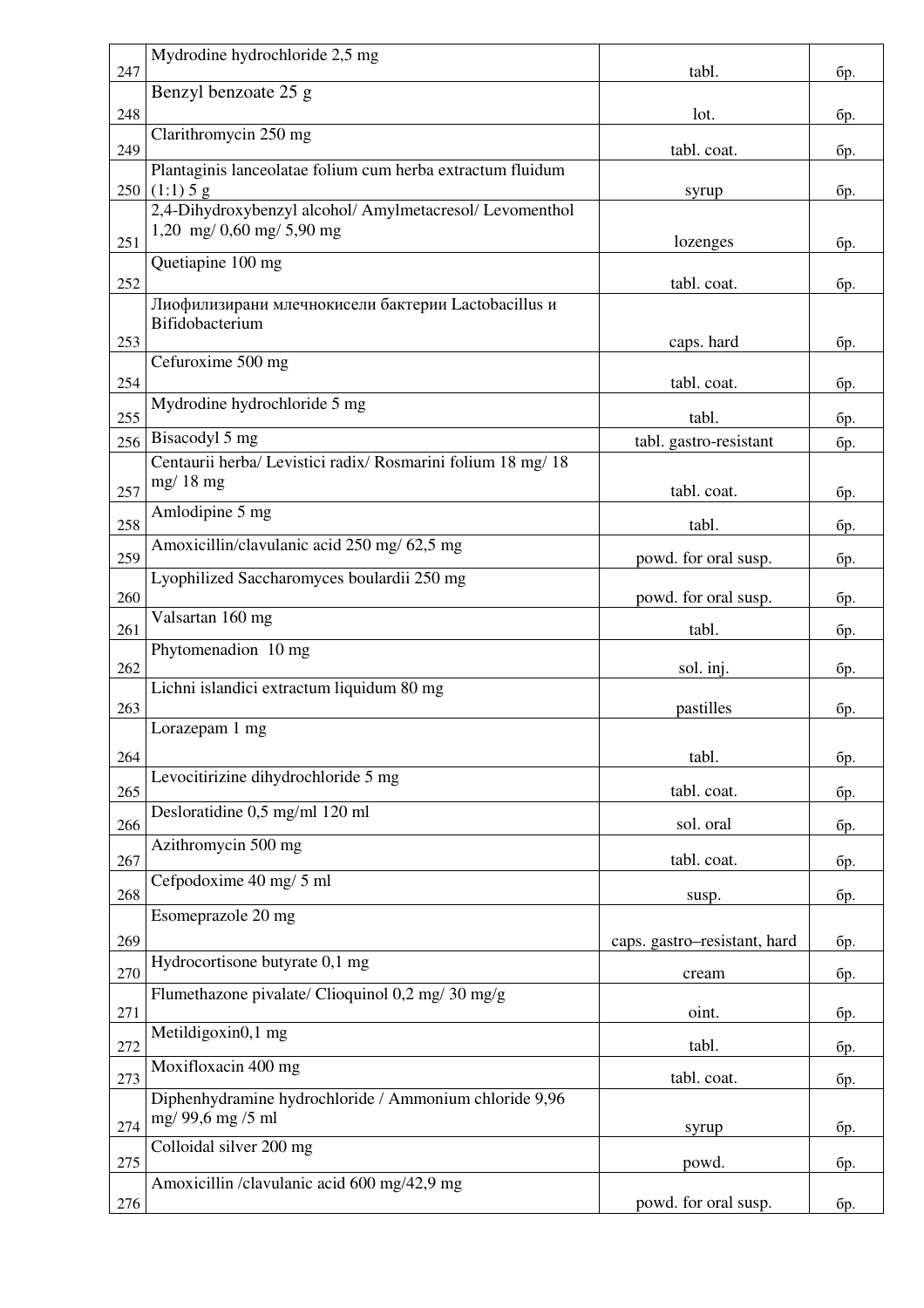|     | Naftifine hydrochloride / Benzyl alcoholol 10 mg/g /10 mg/g       |             |     |
|-----|-------------------------------------------------------------------|-------------|-----|
| 277 |                                                                   | cream       | бр. |
| 278 | Valsartan 160 mg                                                  | tabl. coat. | бр. |
| 279 | Ibuprofen 200 mg                                                  | tabl. coat. | бр. |
|     | Zinci oxidii                                                      |             |     |
| 280 |                                                                   | cream       | бр. |
| 281 | Бинт 10/10                                                        |             | бр. |
| 282 | Бинт 5/8                                                          |             | бр. |
|     | Бинт марлен 5/5                                                   |             |     |
| 283 |                                                                   |             | бр. |
|     | Лепенки за рани 5/5                                               |             |     |
| 284 |                                                                   |             | бр. |
|     | Лепенки за рани 2,5/5                                             |             |     |
| 285 | Антисептичен пластир с Chlorhexidine hydrochloride 0,1%           |             | бр. |
|     | 5см/бсм                                                           |             |     |
| 286 |                                                                   |             | бр. |
|     | Антисептичен пластир с Chlorhexidine hydrochloride 0,1%           |             |     |
|     | 100см/бсм                                                         |             |     |
| 287 | Пластири за кокоши трън                                           |             | бр. |
| 288 |                                                                   |             | бр. |
|     | Пластири пост оперативни                                          |             |     |
| 289 |                                                                   |             | бр. |
| 290 | Компрес марлен 5/5 100 бр.                                        |             | бр. |
|     |                                                                   |             |     |
| 291 | Компреси марлени 7.5 - 7.5 - 100 б.<br>Компрес марлен 7.5/7.5 х 5 |             | бр. |
| 292 |                                                                   |             | бр. |
|     | Компрес марлен 10/105 х 5-100 б.                                  |             |     |
| 293 | Компреси 7,5/7,5 х 5 х 20                                         |             | бр. |
| 294 |                                                                   |             | бр. |
| 295 | Памук                                                             |             | бр. |
| 296 | Спринцовка 2 ml                                                   |             | бр. |
| 297 | Спринцовка двусъставна 5 ml                                       |             | бр. |
|     |                                                                   |             |     |
| 298 | Спринцовки двусъставна 20 ml с игла<br>Система за вливане         |             | бр. |
| 299 |                                                                   |             | бр. |
| 300 | Шпатули за език х 10                                              |             | бр. |
| 301 | Абокат                                                            |             | бр. |
| 302 | Игли                                                              |             | бр. |
|     | Шина за крак                                                      |             |     |
| 303 |                                                                   |             | бр. |
|     | Шина за ръка                                                      |             |     |
| 304 | Шийна яка                                                         |             | бр. |
| 305 |                                                                   |             | бр. |
| 306 | Тест за бременност                                                |             | бр. |
| 307 | Термометър телесен                                                |             | бр. |